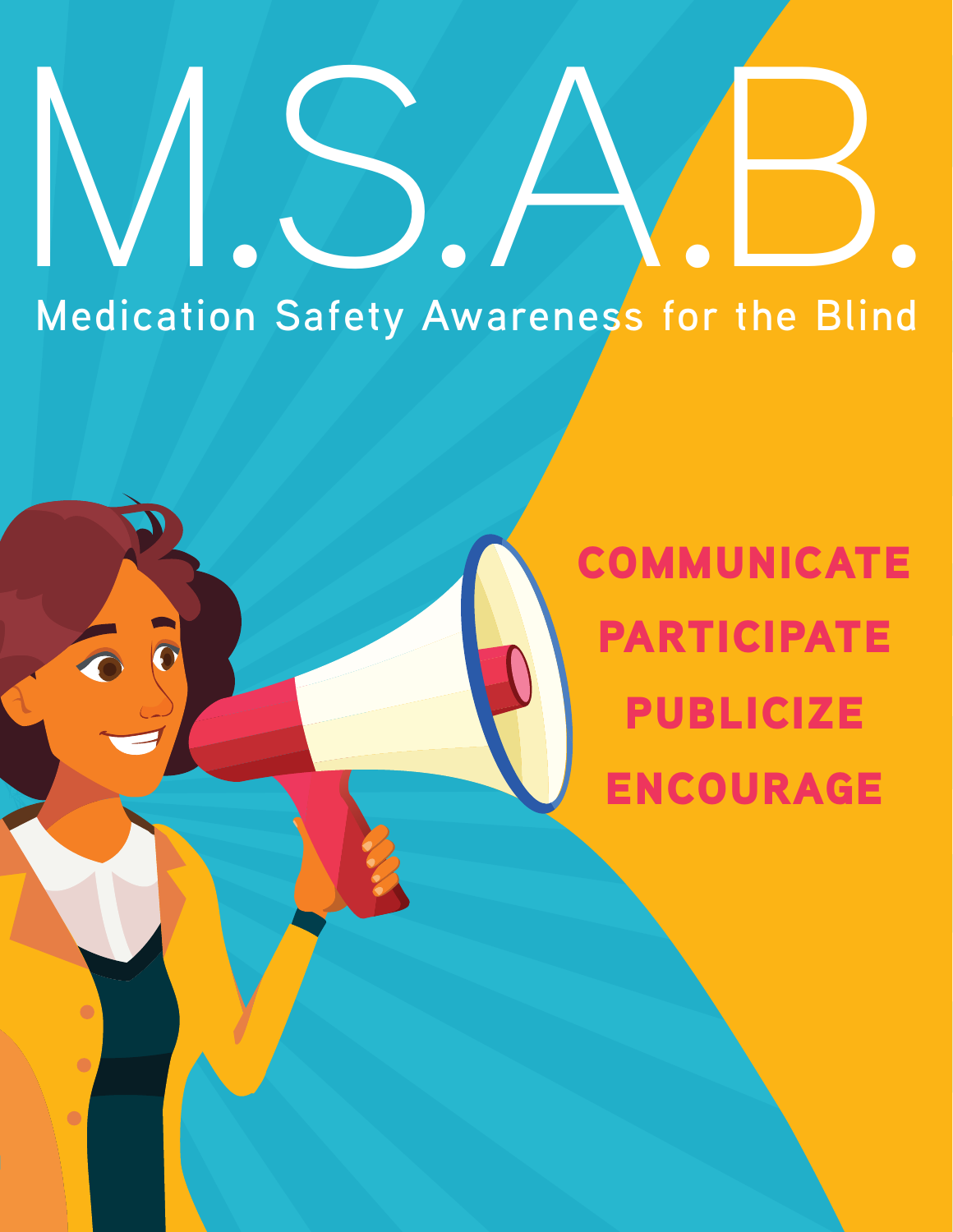## How to Spread the News...

## **COMMUNICATE PARTICIPATE**

• Tell family, friends and neighbors that Talking Prescription, Large Print and Braille Labels are FREE at thousands of participating pharmacies throughout the United States and Canada.

• Provide MSAB brochures and explain how individuals who are blind and visually impaired can receive free accessible prescription labels from their local pharmacies.

• Give demos on how talking labels work using the ScripTalk Mobile App or a ScripTalk Station reader. Be sure to mention that the App is free and the reader is free on loan as long as needed.

## in community events

• Look for low vision fairs, health fairs and other community events both in-person and online where you can do demonstrations and explain the benefits of talking prescription labels, as well as other accessible labels.

• Provide brochures and demonstrations for local healthcare providers, including eye doctors, occupational/rehab groups, elderly care agencies, nurses and in-home caregivers. Other good organizations to share this information with include senior centers, low vision support groups, Lions Clubs, Kiwanis and Church groups.

## PARTICIPATING PHARMACIES

*Occasionally, store pharmacists are unaware of their corporate policy to offer accessible prescription labels. In other cases, an individual may be the first person to request these labels at a particular store location. If you need any assistance getting someone signed up, call 1-800-890-1180 for assistance. En-Vision America can work directly with the pharmacy to ensure the patient receives the labels.*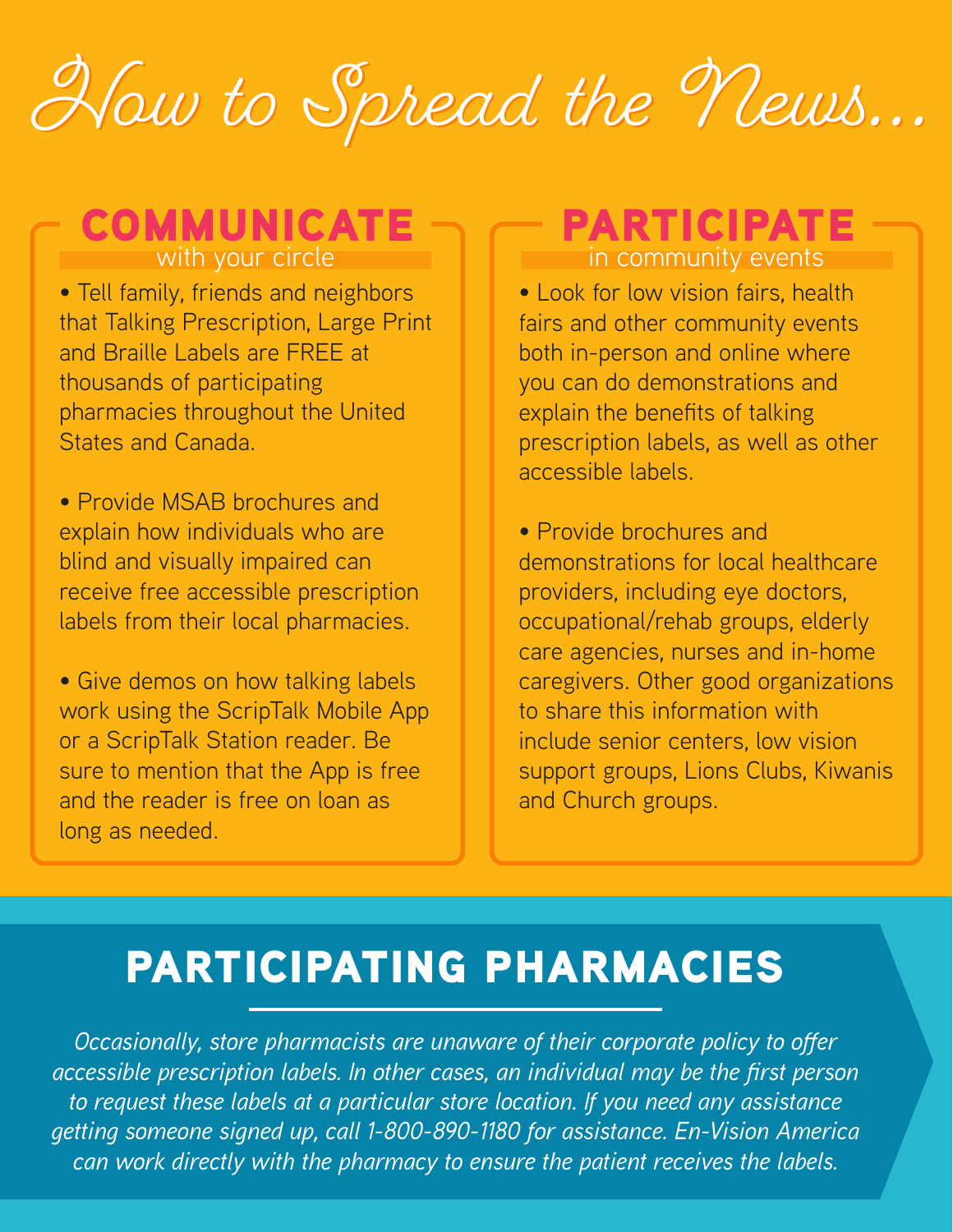## How to Spread the News... ow to Spread the News... *FOR TIPS, BROCHURES & SAMPLE BOTTLES FOR TIPS, BROCHURES & SAMPLE BOTTLES CALL 1-800-890-1180 CALL 1-800-890-1180*

• Do social media posts on Facebook and Twitter spreading awareness of Medication Safety Awareness for the Blind and accessible labels.

• Reach out to local newspapers, radio stations and broadcast tv personalities to let them know what you're doing spreading the word.

• Reach out to local legislators and let them know about the need to introduce a talking prescription reader bill. Both Oregon and Nevada have passed such legislation. You can find your local legislators at https://openstates.org/find\_your\_leg islator/

#### **PUBLICIZE ENCOURAGE** patients to speak up

• Do you know someone using ScripTalk and accessible prescription labels? If so, encourage them to join you in spreading the word about MSAB and the benefits of these labels in increasing independence and safety.

• A great way to find someone is to ask an individual who you helped get signed up for these free accessible labels. You can also contact your local American Council of the Blind and National Federation of the Blind Chapters to ask if anyone uses ScripTalk. Encourage them to share their story on social media, to local media and especially to others in their friends' group.

#### **U.S. Chain Pharmacies:**

**Albertsons Brands:** *Safeway, Jewel Osco, Osco Drug, Sav-On, Randalls, Haggen Foods, Carrs Pharmacy, Shaw's Osco* **Marc's Pharmacy Rite Aid Schnucks Bartell Drugs BI-LO Harvey's H-E-B Hy-Vee Kaiser Permanente Veteran's Administration Walmart/Sam's Club Winn Dixie**

**Accredo Aetna Caremark**

**CVS Home Delivery Express Scripts Humana**

**OptumRx Walmart Mail Order**

#### Mail Order Pharmacies: **Ail Order Pharmacies:** Canadian Chain Pharmacies:

**Lawtons Drugs London Drugs Shoppers Drug Mart Sobeys Safeway Walmart**